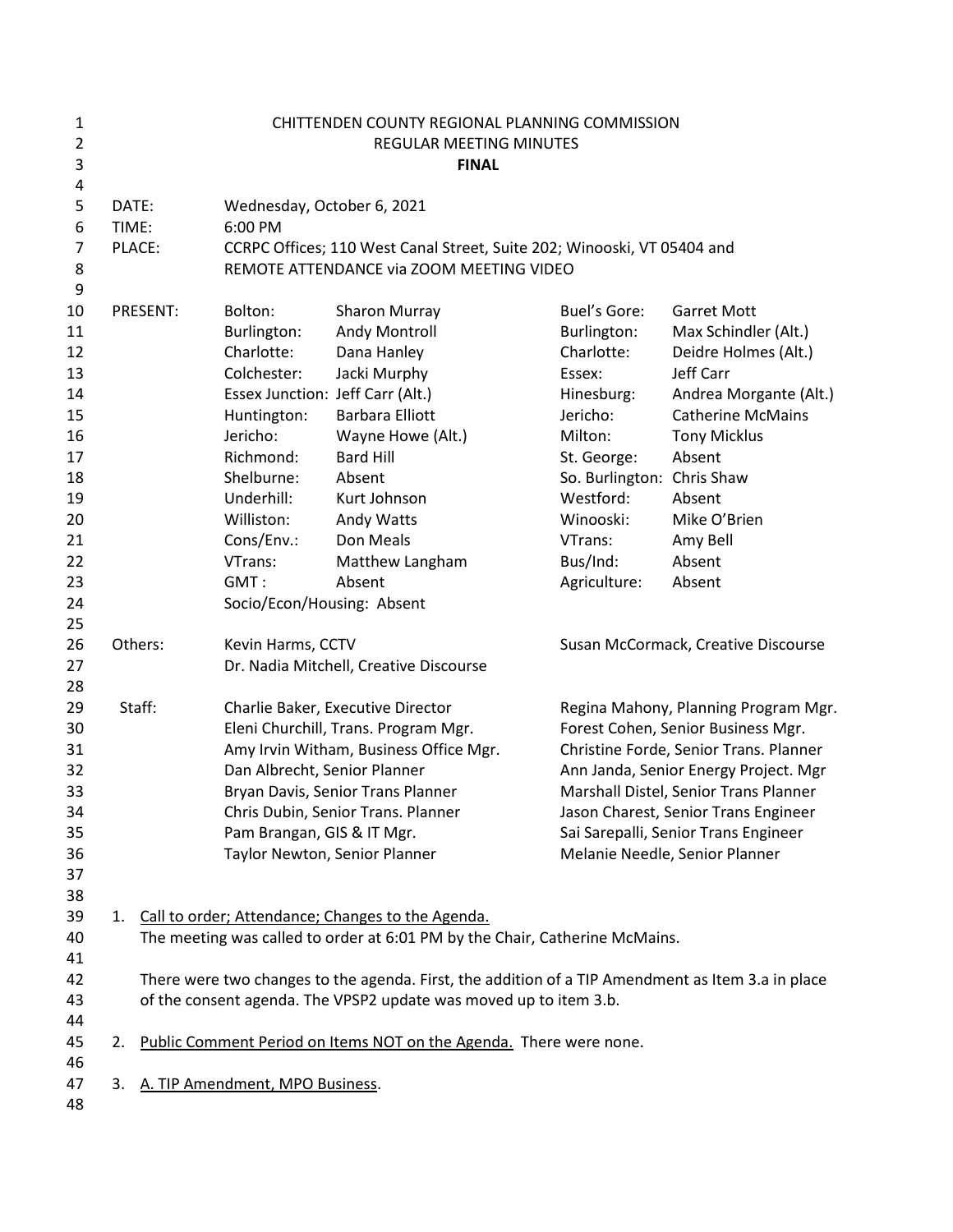Christine Forde referred members to the memo they received in a separate e-mail prior to the meeting. She explained this is on the TIP as a rail-bridge project and is the rehab of an existing structure. The project is part of the work that needs to be done for the Amtrak extension to Burlington and is on the critical path. Christine asked Matthew Langham from VTrans to elaborate. Matthew explained the project is being funded with western corridor earmark funds and is not subject to fiscal constraint. Dana from Charlotte asked if there are any concerns with environmental and water quality issues with the repair that is taking place. Matthew answered, no; when the work 8 on the culvert is being done measures will be taken to ensure water quality is maintained. Andrea Morgante said she appreciates this as well as the explanation of the costs associated with this project. She said there have been a lot of water quality assessments and this had been identified as an undersized structure. She feels it is important that all interested parties understand the poor condition of our railways and bridges throughout Vermont and feels we need to be addressing these issues. She wants awareness brought to these structures to ensure we are not compromising safety. Bard wonders if the topic of the safety and condition of rail structures could be an agenda item to discuss at another time. Members agreed. The requested FY21 TIP Amendment is as follows: • **Charlotte Rail Bridge over Thorp Brook, Project RR008, Amendment FY22-07**. Add \$470,715 in Federal funds for the construction in FY21. This project will repair and repoint an existing stone culvert and repair the headwall. The FY22-25 TIP has construction funding in the FY23 budget, but the project is ready to advance to construction in FY22. BARBARA ELLIOTT MADE A MOTION, SECONDED BY ANDY MONTROLL, TO APPROVE THE PROPOSED TIP AMENDMENT. THE MOTION CARRIED UNANIMOUSLY BY MPO MEMBERS. 3. B. VPSP2 Update Charlie referred members to the VPSP2 memo included with the packet. He wanted to make sure everyone had a chance to review because it will be an action item at the next Board Meeting to be held on October 20th, 2021. 29 4. Equity Training, The Creative Discourse Group. Charlie and Catherine introduced Sue McCormack and Dr. Nadia Mitchell, our Diversity, Equity, and Inclusion (DEI) consultants from The Creative Discourse Group. Nadia said she has been working with CCRPC as well as other organizations within our community. She said her team likes to focus the work on group engagement and have had a nice journey with the CCRPC. They are excited to continue to share in this journey with us. Sue said she lives in Essex Junction with her wife and has two grown daughters. Like Nadia, Sue said she is also excited about the partnership with CCRPC and wants to help us find better ways to engage with the community. She explained, when these connections go well, new relationships and innovations that may not have seemed possible before can happen. Sue and Nadia reminded everyone this will be the first of two trainings, and the second session is scheduled for the October 20, 2021, Board Meeting. Sue went on to provide a presentation with members and an outline of the format for tonight's session: • Welcome • Session Context & Overview • Personal Journey – Becoming Aware of Race 47 • A History of Injustice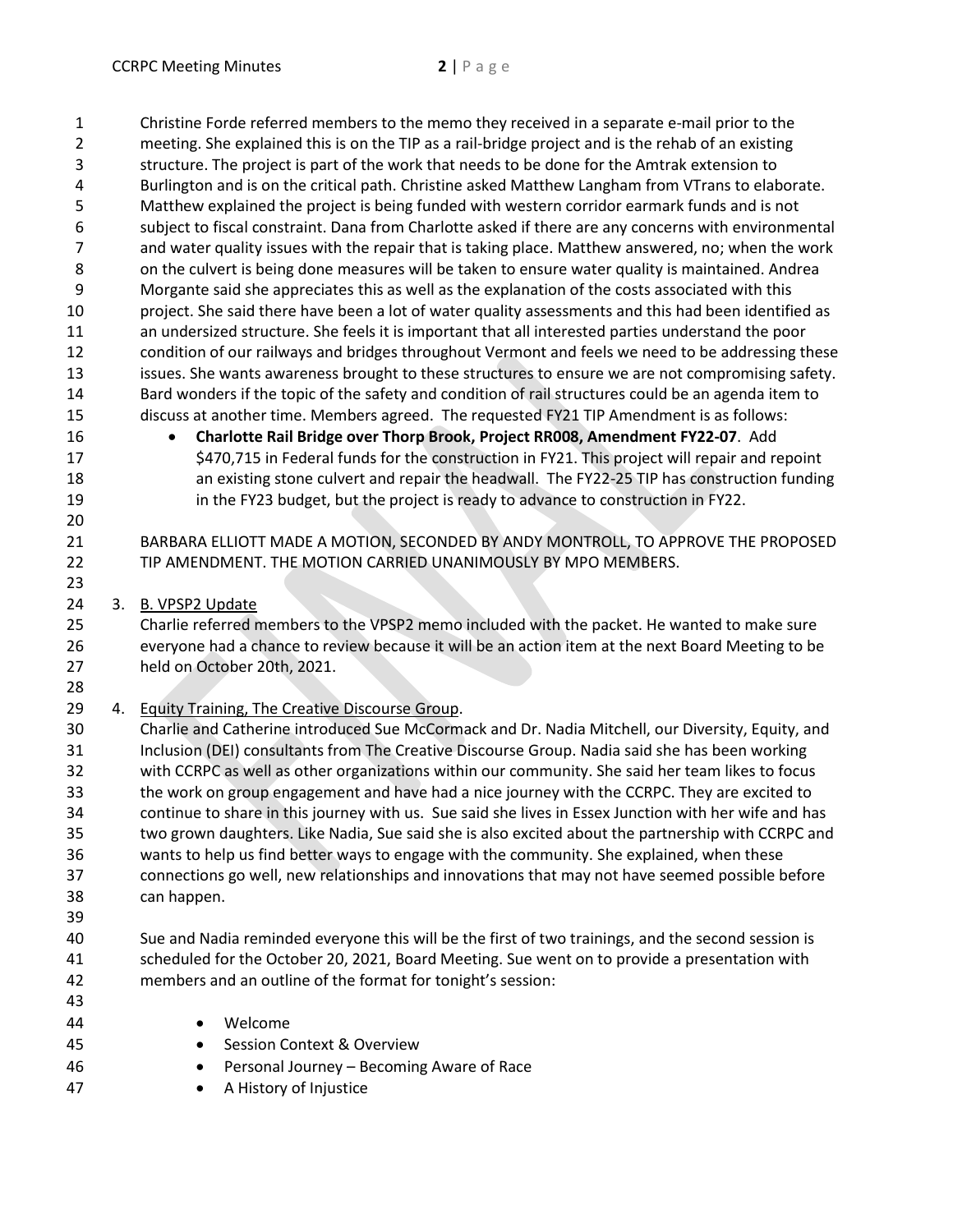**• The Legacy of Racist Planning Decisions: An Introduction**  • Closing Reflection Sue explained, when we are successful in creating equity for one group, it often benefits many other groups of people within a community. She explained this work is very important right now and reminded everyone the City of Burlington and the CDC both declared Racial Inequities a public health emergency. She shared an excerpt from our ECOS Plan and the CCRPC website regarding our Racial Equity work: "Achieving a healthy, inclusive, and prosperous future for Chittenden County is the vision of our regional ECOS Plan. However, we know we cannot achieve that future without addressing the 12 systemic racism and inequities in our community... We at CCRPC are committed to working through the racial and economic disparities in our community together with our member municipalities, partner organizations, employers, and residents." Sue said tonight's learning session will start from a personal lens, but at the next session we will look at the issues in a systemic and statistical way. Nadia said having personal conversations can be 18 tricky, as it can be a challenge to know if we are saying the right thing. There are shifts and changes in how we think about inclusion and diversity and equity. She said Creative Discourse heard this loud and clear in the work we have done together so far. 22 Nadia went on to share the Saturday Night Live skit "Black Jeopardy" with everyone. After viewing, Nadia asked members what they noticed about the video and Sue asked if anyone noticed changes in the characters' body language as the skit went on? Members discussed how they gradually became more comfortable with one another and more accepting of perceived differences. Chris Shaw said he thought the characters were trying to find commonality between all. Sue and Nadia stated once common ground is found, it won't be linear. There could still be awkwardness and moments of discomfort, but we can lean into these moments and move into a better place. Wayne Howe said he feels when cultural perspectives can be shared, we may be more likely to meet others in the middle. Sue agreed and said it is nice to see each other's humanity before we engage in social discussions. Sue and Nadia created small break out groups of 3 to 4 people to discuss and share information from the Personal Journey Timeline and the History of Racial injustice calendar items that were included in the packet. The Personal Journey Timeline: Becoming Aware of Race asked the following questions: 39 • When did you first realize you were considered by others to have a particular racial identity? 40 • What were you taught about other people's races? • What are your earliest memories of interacting with people of a different racial identity? • Where and when did you first experience or witness an act of racism? • Where and when was the first time your intervened during an act of racism?

 Members joined their breakout groups for 15 minutes to discuss findings from the Personal Journey Timeline exercise and came back together for a large group discussion. Mike O'Brien said he was part of Room 9 with Forest and Marshall. He stated they all had a hard time pinpointing the exact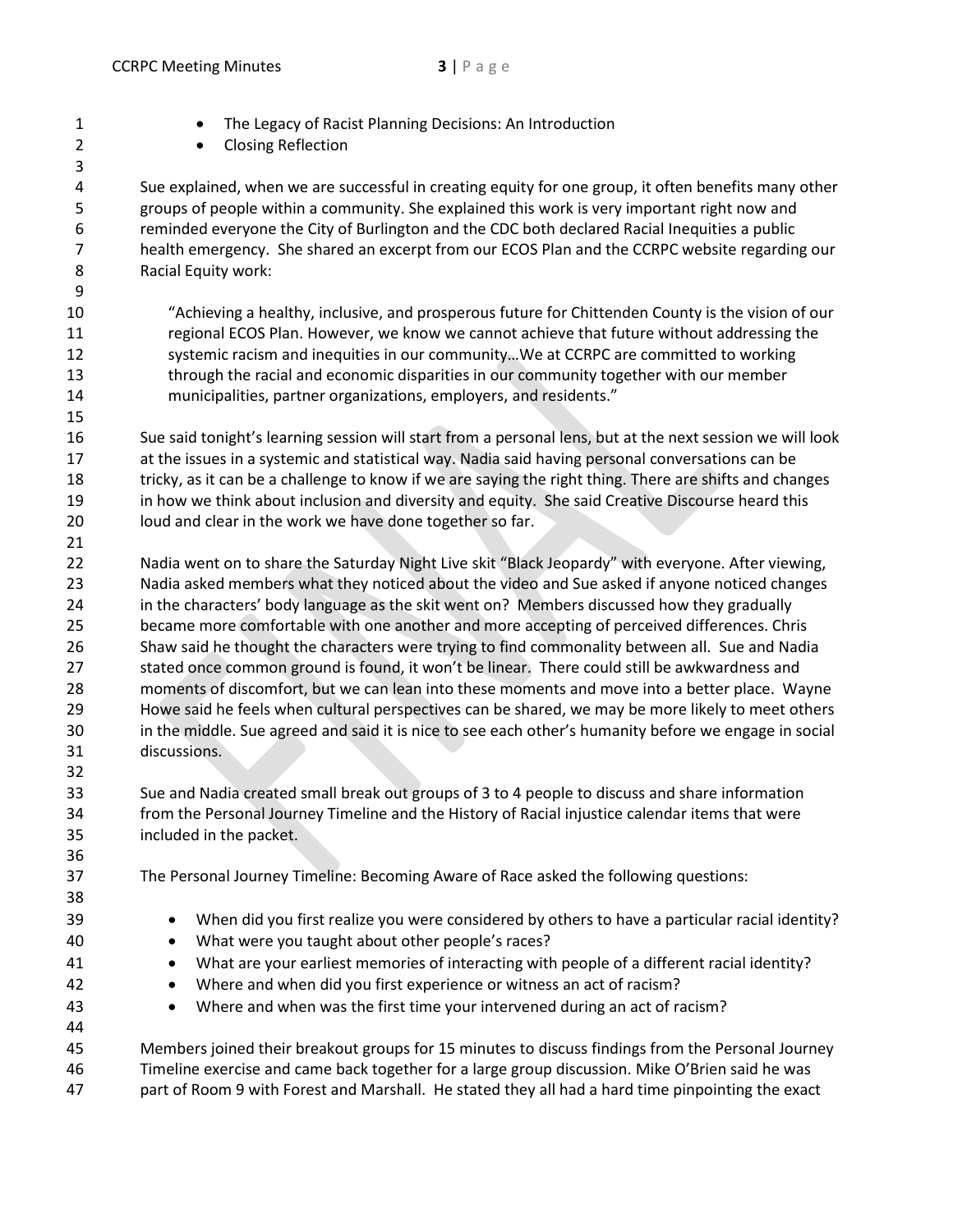time they acknowledged racial identity, but Mike felt television played a role in how he noticed race.

- Wayne said he moved to Vermont from New York and within the white community he said the French Canadians were singled out. Sue said she has had the opportunity to facilitate many conversations about race and explained how many of us have had experiences in our childhood where race played a part of shaping us and our views.
- 

 Sue said we would move into work about systemic racism. Members joined a second 15 minute breakout group to discuss findings from the History of Racial injustice calendar with examples of injustice that occurred during their birth month. After the breakout groups, members came back together for a large group discussion. Sue asked everyone how they felt policy and government played a part in the injustice? Nadia asked if there were any connections to planning that the CCRPC does? Mike O'Brien said his group discussed how there continues to be racism despite historical knowledge, education, and media reports. Jacki Murphy said in 2009 there was a KKK group that violently protested the having a black neighborhood too close to a white neighborhood. Kurt said these instances are shocking and horrific and it is long overdue that racist views and prejudices go 16 away. He said we need major change, and this shouldn't be our reality in the  $21<sup>st</sup>$  century. Members shared various experiences with racism. Nadia asked how we engage personally, as individuals, with these experiences we are hearing about and what are the implications of the history of racism, in the moment that we are in right now? Wayne Howe stated, it is not anti-American, rather it is American to be working to make these important changes, that we, as Americans are strong enough to do this work. Garret agreed with Wayne, he feels America is strong enough to do this work and he feels the forces actively fighting against advancements in unification, justice, and equity, is the worry. Should these be groups be exposed or should we ignore them? Does acknowledgement add fuel to their fires? Sue agreed; there are instances of people becoming more aware of progress being made and actively working against it.

 Sue mentioned how the book Caste, by Isabel Wilkerson, highlights the history of racism in America and likens it to owning an old house, where there are always repairs and a lot of work to be done. Nadia said we will come back this this topic at our next session to discuss new ways to approach our systems. We will have conversations about systemic racism, housing issues and redlining. Nadia thanked everyone for a great session and said she and Sue look forward to more discussions at our next Board Meeting. Catherine and Charlie thanked Nadia and Sue for joining us and presenting us with the activities.

- 
- 5. Committee member review/volunteers
- Catherine referred members to the memo included with the packet and reviewed the FY2022 Regional Board members. Charlie stated he is working on filling the Socio-Economic-Housing spot since Justin Dextradeur has moved out of state. He wanted to recognize Justin as he was on the board for 20 years.
- MIKE O'BRIEN MADE A MOTION, SECONDED BY GARRET MOTT, TO APPROVE THE REGIONAL BOARD MEMBER APPOINTMENTS. MOTION CARRIED UNANIMOUSLY.
- Catherine reviewed the Committee Appointments. She noted there are still a few open spots on the
- Board Development Committee, The UPWP Committee, TAC Interest Group, Disabled, Long Range
- Planning, Brownfields Advisory, and the All Hazards Mitigation Plan committees. Andy Montroll said
- he would like to volunteer to join the Board Development Committee and the Long Range Planning
- Committee. Charlie noted Max Schindler, also from Burlington, volunteered for the Long Range
- Planning Committee too. Members agreed it was fine for both Max and Andy to serve on the LRPC.
- Dan said the AHMP will wrap up in the spring and should have only a few more meetings.